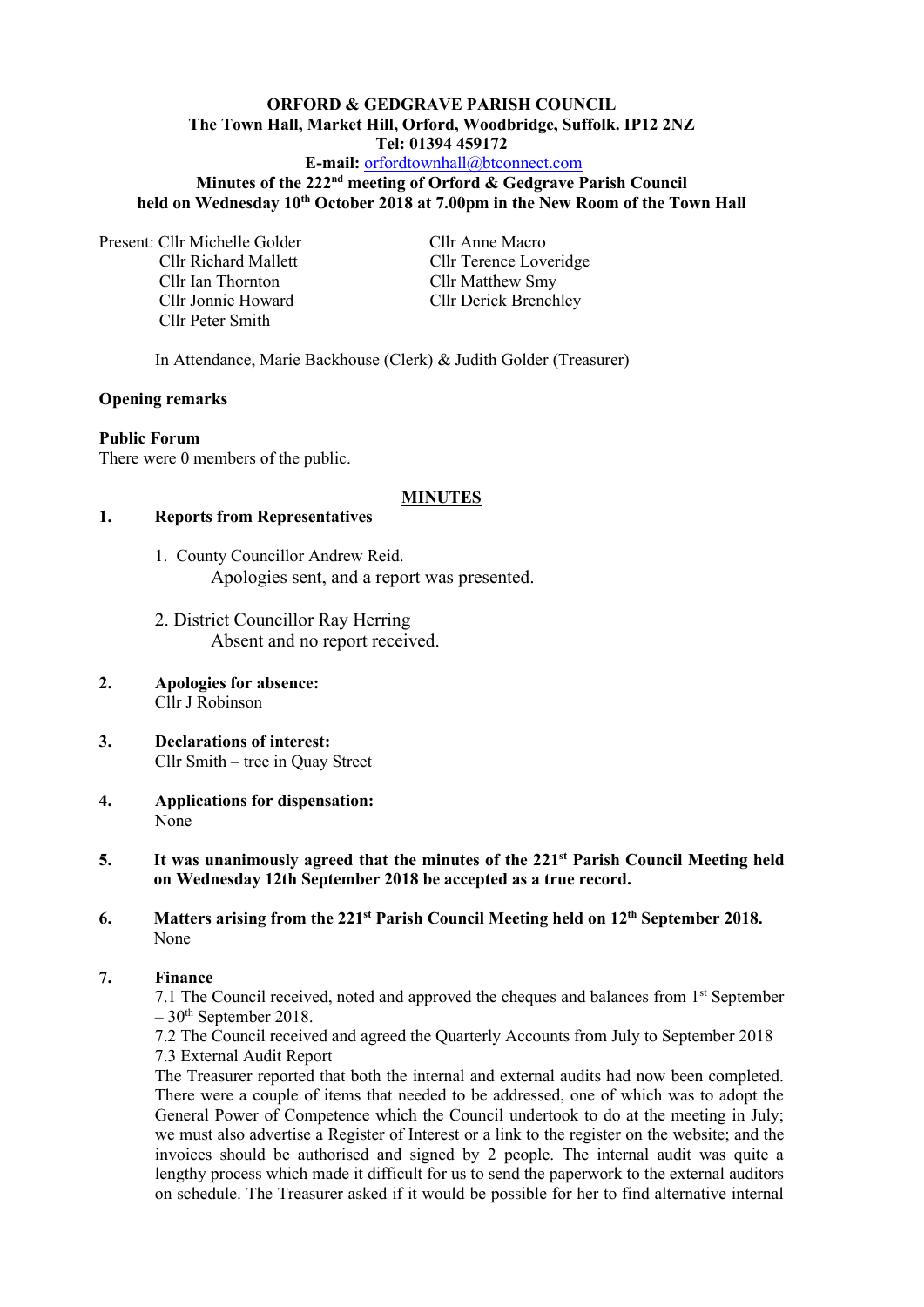auditors. SALC do offer the facility but it is at a higher cost. The Councillors agreed to allow the possibility of alternative internal auditors to be examined.

Cllr Smy arrived 7.10pm

### **8. Planning**

#### **DC/18/3950/LBC & 3949/FUL – 114 Church Street, Orford**

This was a request for the refurbishment to Grade 11 Listed Building in Conservation Area. Cllr Howard said that this application wished to place a new wood burner in the sitting room, with a new conservatory on the back. The conservatory is to be made from wood. The Councillors had no objection to this proposal but commented that the skip etc should be placed to the back of the property causing minimal disruption to the highway.

#### **Other notifications:**

The renovation work on Orford Castle has been permitted.

### **9. Parish Council Business: -**

#### **(1) Quay Street Trees**

Cllr Golder reported that another email had been received concerning the Oak trees in Quay Street. It was agreed by the Councillors that the Clerk should respond to this email stating that many meetings had taken place concerning the trees with both verbal and written reports. A vote was taken at the last PC meeting that the trees should remain in place.

A reply was also sent to the resident concerning the Lime tree which stated that the cost would be theirs, but no reply has been received as to whether they will pay to have the roots on their property removed.

### **(2) Dog Fouling Bins**

The Clerk reported that she had met with a representative from Norse. As the Council required 2 Fido bins, one in the Town Farm Estate area and one in the Doctors Drift area. The representative suggested that we place one on the bridleway between Town Farm estate and Peacocks Pyghtle; and the other bin on the corner of Doctors Drift. These would be placed on site before the end of the month.

It had also been reported that two of the other dog fouling bins had broken handles. Clerk to organise fixing these.

### **(3) Parking**

Cllr Golder said that she had met with Alistair Turk (Enforcement office). Many ideas were discussed as to how the parking could be improved in the village, as well as the flow of traffic. A couple of the ideas were a one-way system, so that cars entered the village down Front Street and left via Mundays Lane; another idea was to have a roundabout at the edge of the Market Square near the Kings Head.

Cllr Smith said that they had also discussed the possibility of placing a time limit on the Market Square of 2 hours. This would be enforced, and the residents would receive a permit to allow them to park for longer.

Cllr Golder said that moving traffic is important, this could mean that businesses need to move their staff cars elsewhere to park.

Cllr Smith said that the on-road parking in Quay Street should be addressed, and the new scheme would enforce the parking payments in the car park. The double yellow lines outside the shop would also be enforced to discourage parking on them. We would need to discuss this further and consult with the village to see what their opinion is.

Cllr Golder commented that in the car park 80% of the money taken in fines will be returned to NOTT; but the enforcement needs to be all over the village for this to work effectively. The Enforcement Office has been asked for figures so that the PC may consider them. The Market Square would be the best place to start the new scheme.

#### **(4) Beach/Foreshore clean up**

It was agreed by the Councillors to pass this item to the NOTT for their meeting next week.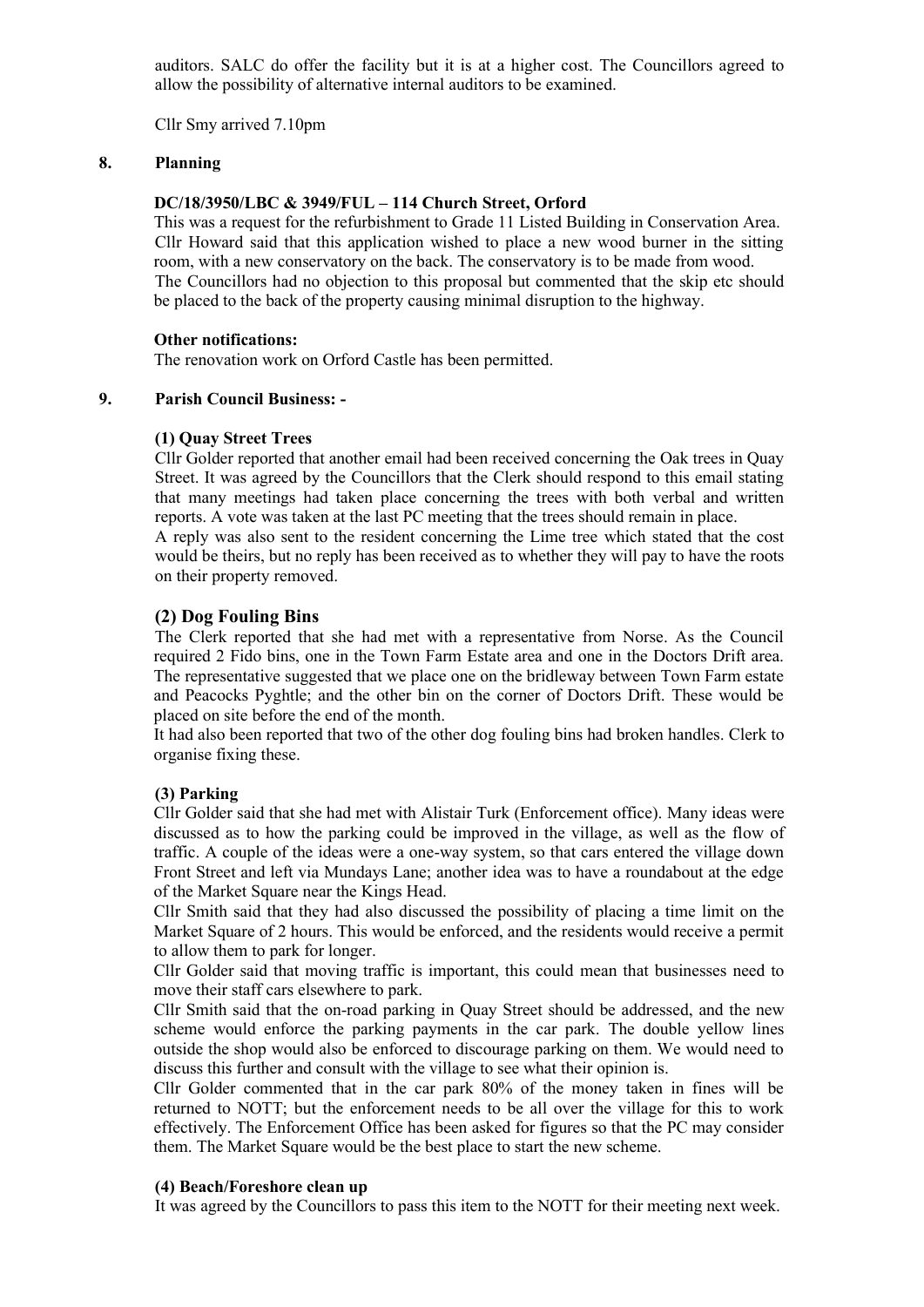Cllr Howard left the meeting at 7.34pm.

## **(5) Figg's Shelter**

Cllr Golder reported that an idea had been suggested to use the back of Figg's Shelter to place memorial plaques on. This would be an alternative to additional benches with plaques. The shelter does need some tidying up first, a few slats of wood need replacing also another coat of paint.

It was agreed by all the Councillors to gain some quotes and have this area tidied up so that plaques may be applied to the back wall.

## **(6) Hire of recreation ground for wedding marquee**

Cllr Macro said that she and the Clerk had met with the couple that are hoping to use the recreation ground on the  $1<sup>st</sup>$  June 2019 as a site for their wedding marquee. The couple were told that the marquee would be their responsibility 24/7; it is a public area that cannot be closed to anyone; the rubbish would be theirs therefore it would need to be removed after the event. The couple said that they have permission to use the recreation hut to have the caterers in, and to use the facilities. They are hoping to place the marquee between the tennis courts and the children's play area so that it is near the facilities. Parking was mentioned, and the couple agreed to contact the NOTT for parking permits for the Quay car park.

Cllr Smith said that he was concerned that there may be glass left over the recreation ground.

Cllr Golder said it would be their responsibility to tidy it away, but they would be making a £200 deposit which would be used if the Council had to employ someone to tidy the area.

Cllr Macro suggested that the rates for hiring the area should be increased.

Cllr Thornton suggested that the rates could be increased by 10% on the 31/12/18; although it would be difficult to increase the rates for this wedding as they have already received the paperwork.

**Clerk to contact the wedding couple, list all the concerns and comments made by the Councillors.**

## **(7) Play Equipment Inspection**

Cllr Golder reported that the annual inspection report had been received for the recreation ground play equipment. This year the report was good with only a couple of issues to be addressed; the small gates to the play area and Postman Pats steering wheel is loose and needs tightening.

## **(8) Remembrance Day**

Cllr Golder said that on Sunday  $11<sup>th</sup>$  November 2018 at 7pm the beacon would be lit on the Knoll. The Clerk has organised for a bugler to play the last post. It has also been suggested that a knitted poppy should be placed on a cane or in the tree, one for each of the soldiers that died in the First & Second World Wars.

Cllr Brenchley was asked if he would take some photographs of the event.

The Clerk commented that there was a poem that has been suggested should be read during the event. Cllr Thornton said that he knew of someone that may undertake the reading of the poem.

Cllr Mallett was asked to complete a risk assessment on the beacon.

Clerk to contact Rev Murdoch to ask whether he would like to say something at the event.

## **10. Correspondence**

## • **Member of the Public**

Cllr M Golder commented that a slip of paper had been passed to the Council at the last meeting, with a question on for consideration by the Councillors. The question was concerning affordable housing within the village.

This question had been answered by the briefing ahead of the last meeting.